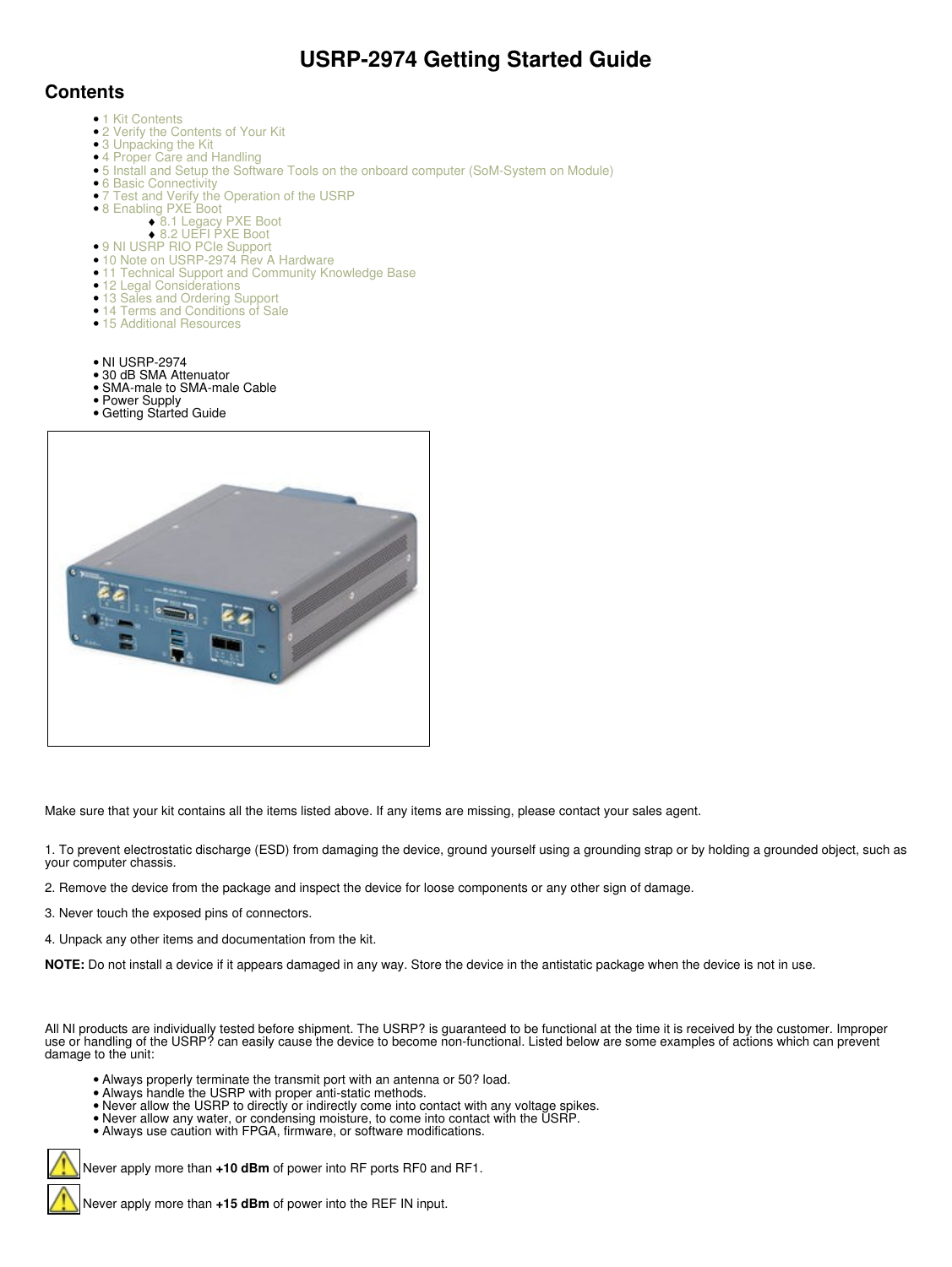Never apply more than **-15 dBm** of power into the GPS ANT input.

Always use at least 30dB attenuation if operating in loopback configuration

In order to use your Universal Software Radio Peripheral (USRP?), you must have the software tools correctly installed and configured on the SoM. A step-by-step guide for doing this is available at the Building and Install **step-by-step guide for doing this is available at the** [Building and Installing the USRP Open-Source Toolchain \(UHD and GNU Radio\) on the Linux](https://kb.ettus.com/Building_and_Installing_the_USRP_Open-Source_Toolchain_(UHD_and_GNU_Radio)_on_Linux) Application Note. **Release 3.14.1.0** or later of the USRP Hardware Driver (UHD), is needed.

This USRP-2974 host supports multiple, high-speed, low-latency interface options to the FPGA. To setup the device, follow these basic instructions:

- 
- Configure the host ethernet adapter (enp1s0f0) to use an IP address of 192.168.40.1 and a subnet mask of 255.255.255.0<br>• Configure the host ethernet adapter (enp1s0f1) to use an IP address of 192.168.30.1 and a subnet ma SFP+ cable needed)
- To test communications, ping the USRP FPGA at address "192.168.40.2" or ?192.168.30.2?

For more details on network setup, including PCIe connectivity, please see the section [Interfaces and Connectivity](https://kb.ettus.com/USRP-2974#Interfaces_and_Connectivity) of the NI USRP-2974 Hardware Resources page.

Once the software tools are installed on the onboard computer, verify the correct operation of the USRP by running the utility programs on the onboard computer. More information is available at the [Verifying the Operation of the USRP Using UHD and GNU Radio](https://kb.ettus.com/Verifying_the_Operation_of_the_USRP_Using_UHD_and_GNU_Radio) Application Note.

- When rebooting the USRP-2974 open BIOS with DEL and go to Boot tab
- Enable PXE Network Boot with Legacy option, restart the system
- Go into the BIOS? Boot tab and set IBA CL Slot 00FE v0105 as first boot option, restart the system
- When rebooting the USRP-2974 open BIOS with DEL and go to Boot tab
- Enable PXE Network Boot with UEFI option, restart the system
- Go into the BIOS? Boot tab and set IPv4 as first boot option, restart the system

If you are connecting the USRP-2974 through the PCIe interface, then complete this section.

If you are connecting the USRP-2974 through the 1G or 10G Ethernet connection then do **NOT** complete this section.

- 1. Installer and commands taken from [https://files.ettus.com/manual/page\\_ni\\_rio\\_kernel.html](https://files.ettus.com/manual/page_ni_rio_kernel.html)
- 2. Extract the installer and install as described (note the \_ instead of ? in the folder name)
- 3.
	- Enable or disable the PCIe link<br>
	1. \$ sudo /usr/local/bin/niusrprio\_pcie start<br>
	2. \$ sudo /usr/local/bin/niusrprio\_pcie stop
- 4. Check the status
- 1. \$ sudo /usr/local/bin/niusrprio\_pcie status
- 5. see the connection over PCIe with<br>1. \$ uhd\_find\_devices

To find out if you have a **"Rev A"** hardware version of the USRP-2974 check the last character of the part number on the USRP-2974. E.g. "146873**A**"

## To fully support Rev A with UHD software, install UHD as explained and run the following command:

\$ /usr/local/lib/uhd/utils/usrp\_burn\_mb\_eeprom --args="addr=192.168.40.2" --value="product=31131"

## After a reboot run:

\$ uhd\_find\_devices

Under the product category section you will see the following:

NI-2974

Technical support for USRP hardware is available through email only. If the product arrived in a non−functional state or you require technical assistance, please contact [support@ettus.com](mailto:support@ettus.com). Please allow 24 to 48 hours for response by email, depending on holidays and weekends, although we are often able to reply more quickly than that.

We also recommend that you subscribe to the community mailing lists. The mailing lists have a responsive and knowledgeable community of hundreds of developers and technical users who are located around the world. When you join the community, you will be connected to this group of people who can help you learn about SDR and respond to your technical and specific questions. Often your question can be answered quickly on the mailing lists. Each mailing list also provides an archive of all past conversations and discussions going back many years. Your question or problem may have already been addressed before, and a relevant or helpful solution may already exist in the archive.

Discussions involving the USRP hardware and the UHD software itself are best addressed through the **u?srp−-users** ?mailing list at [http://usrp-users.ettus.com.](http://usrp-users.ettus.com)

Discussions involving the use of [GNU Radio](http://gnuradio.org/) with USRP hardware and UHD software are best addressed through the **d?iscuss−-gnuradio**? mailing list at [https://lists.gnu.org/mailman/listinfo/discuss−gnuradio](https://lists.gnu.org/mailman/listinfo/discuss�gnuradio)?.

Discussions involving the use of [OpenBTS®](http://openbts.org/) with USRP hardware and UHD software are best addressed through the **o?penbts−-discuss?** mailing list at [https://lists.sourceforge.net/lists/listinfo/openbts−discuss?.](https://lists.sourceforge.net/lists/listinfo/openbts�discuss?)?

The support page on our website is located at<https://www.ettus.com/support>?. The Knowledge Base is located at ?<https://kb.ettus.com>?.

Every country has laws governing the transmission and reception of radio signals. Users are solely responsible for insuring they use their USRP system in compliance with all applicable laws and regulations. Before attempting to transmit and/or receive on any frequency, we recommend that you determine what licenses may be required and what restrictions may apply.